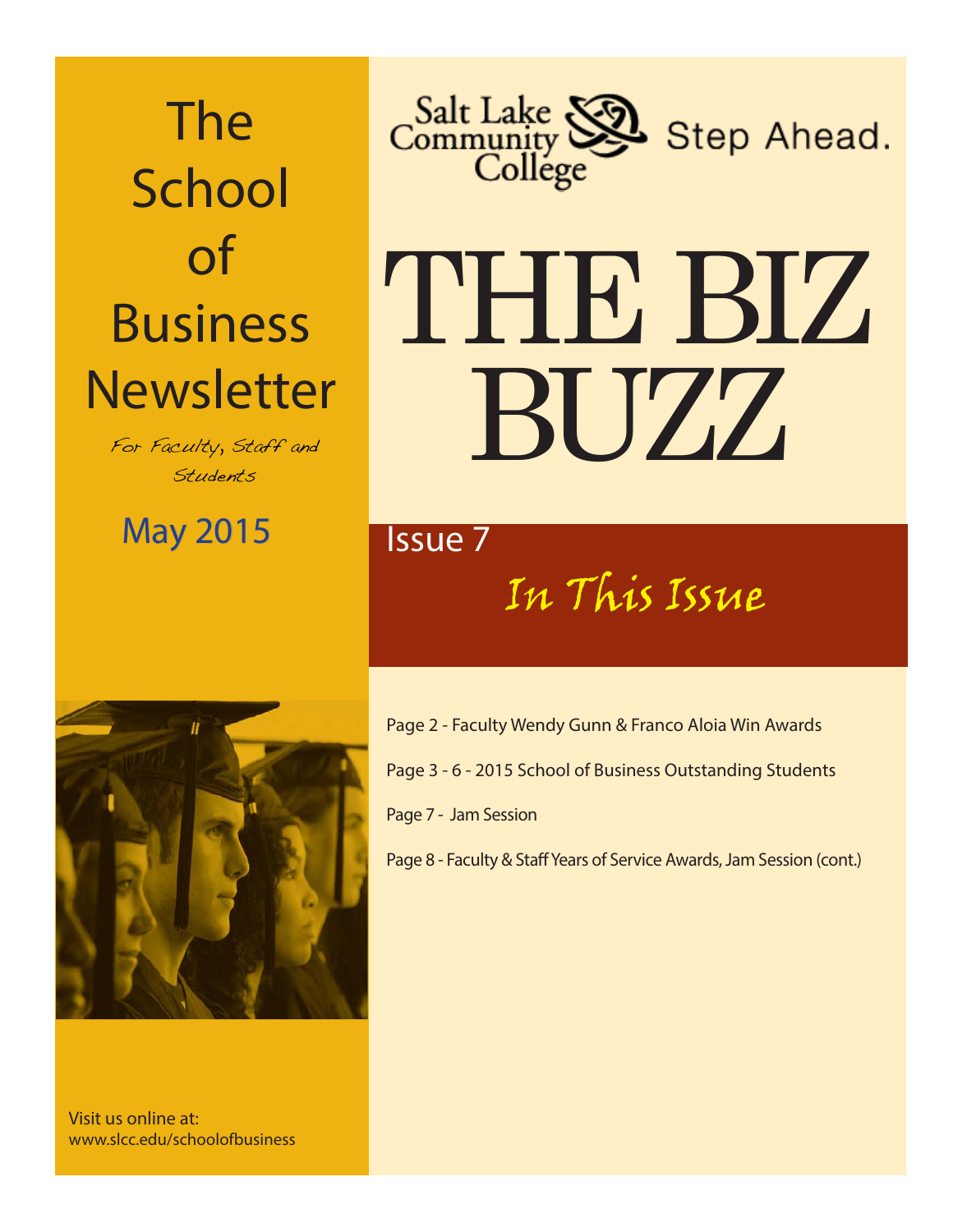## Wendy Gunn Receives Teaching Excellence Award



**Wendy Gunn, Accounting Faculty**

Wendy Gunn, CPA, Assistant Professor of Accounting at Salt Lake Community College, has been named a regional recipient of the 2015 ACBSP Teaching Excellence Award. The Accreditation Council for Business Schools and Programs recognizes individuals each year who exemplify teaching excellence in the classroom.

Gunn will be honored, along with other regional recipients, at ACBSP Conference 2015, June 12-15 in Philadelphia, Pa. She will receive a medallion and a \$100 check. Two International Teaching Excellence Award recipients will be announced at a special Salute to Regions luncheon, one from a baccalaureate/graduate degree-granting institution and one from an associate degree-granting institution. As a regional recipient, Gunn is now a candidate for the international award.

"As a long-time college administrator, I have had the opportunity to witness teachers who display every level of knowledge, motivation,

teaching ability, and interpersonal relationship skills. It is rare that I have encountered an instructor who shines in all those areas. Wendy is such an instructor," said Paul Benner, Associate Dean of Accounting, Finance and Economics, Salt Lake Community College.

The ACBSP Associate Degree Commission established the International Teaching Excellence Award in 1995 to recognize outstanding classroom teachers. ACBSP's mission is to promote continuous improvement and recognize excellence in the accreditation of business education programs around the world.

## Culinary Instructor Franco Aloia Wins Top Award

Chef Franco Aloia, along with many Salt Lake Community College Culinary students, attended the "Night at the Warehouse Iron Chef Competition" at the Utah Food Bank on May 2, 2015. Chef Aloia competed with the help of one of his students, Chris Williams, against four other chefs from Utah. Chef Franco was selected as the first-place winner in the competition. "It shows what great faculty we have, to be able to step up to the challenge and successfully compete under pressure. It's a great example for our students,"

commented Culinary Arts Director, Bob Burdette.

Chef Aloia also took his Advanced Food Prep class to the Ronald McDonald House on April 29th to prepare a meal for the residents there. It was another opportunity to provide a great learning experience for students while making a positive difference in the community.

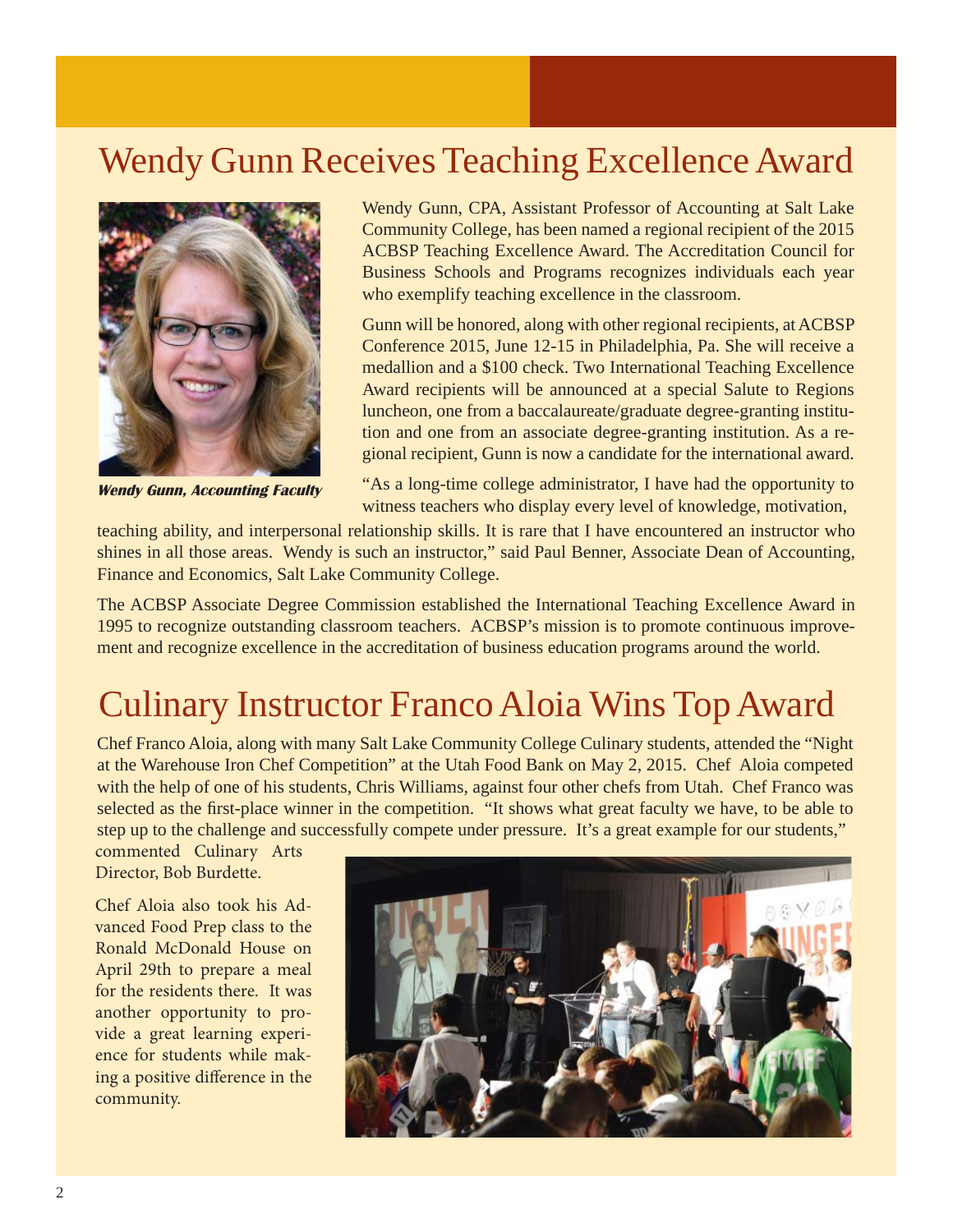## School of Business 2014-15 Outstanding Students



#### Julie Stolz - Business Management AAS

Julie Stolz is graduating with a Business Management AAS degree. After graduation, Julie would like to pursue a Bachelor's degree in Business Management. Julie is currently working for Marriott and has been employed there for 8 years. She is hoping to continue working there, with the goal of moving into management or Human Resources. Julie said an interesting fact about herself, is that she would like to stay at every Marriott brand possible before the end of her career. There are currently 18 brands in the Marriott portfolio and she has stayed at 9 of them to date. Julie is married and has 2 daughters. She loves to paint wood projects and make blankets.

#### Elizabeth Neratko - **Business AA**

Elizabeth Neratko is graduating with a Business AA Degree. While at SLCC she has been on the Presidents List and will be graduating with an impressive 4.0 GPA. After Graduation, Elizabeth would like to pursue a Bachelor's degree in Accounting and eventually become a bookkeeper. She has worked for a property management company as an assistant property manager.

Elizabeth teaches piano lessons, and in her spare time likes to sew and do handcrafts. She loves to read (mystery books are her favorite) and loves to travel with her husband. Elizabeth is involved in an organization called American Mothers. She is married and a busy mother of 5children, whom she also home schools.





#### Matthew Maughan - Business AS

Matthew Maughan is graduating with a Business AS Degree. He plans to continue his education at the University of Utah and major in Accounting. Matthew was on the Dean's list and will graduate with a 4.0 GPA. Matthew was offered an internship at Merrick Bank, which he did not accept in order to take his current job at Casepak, Inc. Matthew has been accepted into the summer leadership programs for PWC, Deloitte, and Earnst & Young. Matthew loves to snowmobile in the winter and participate in pretty much anything outdoors during the summer.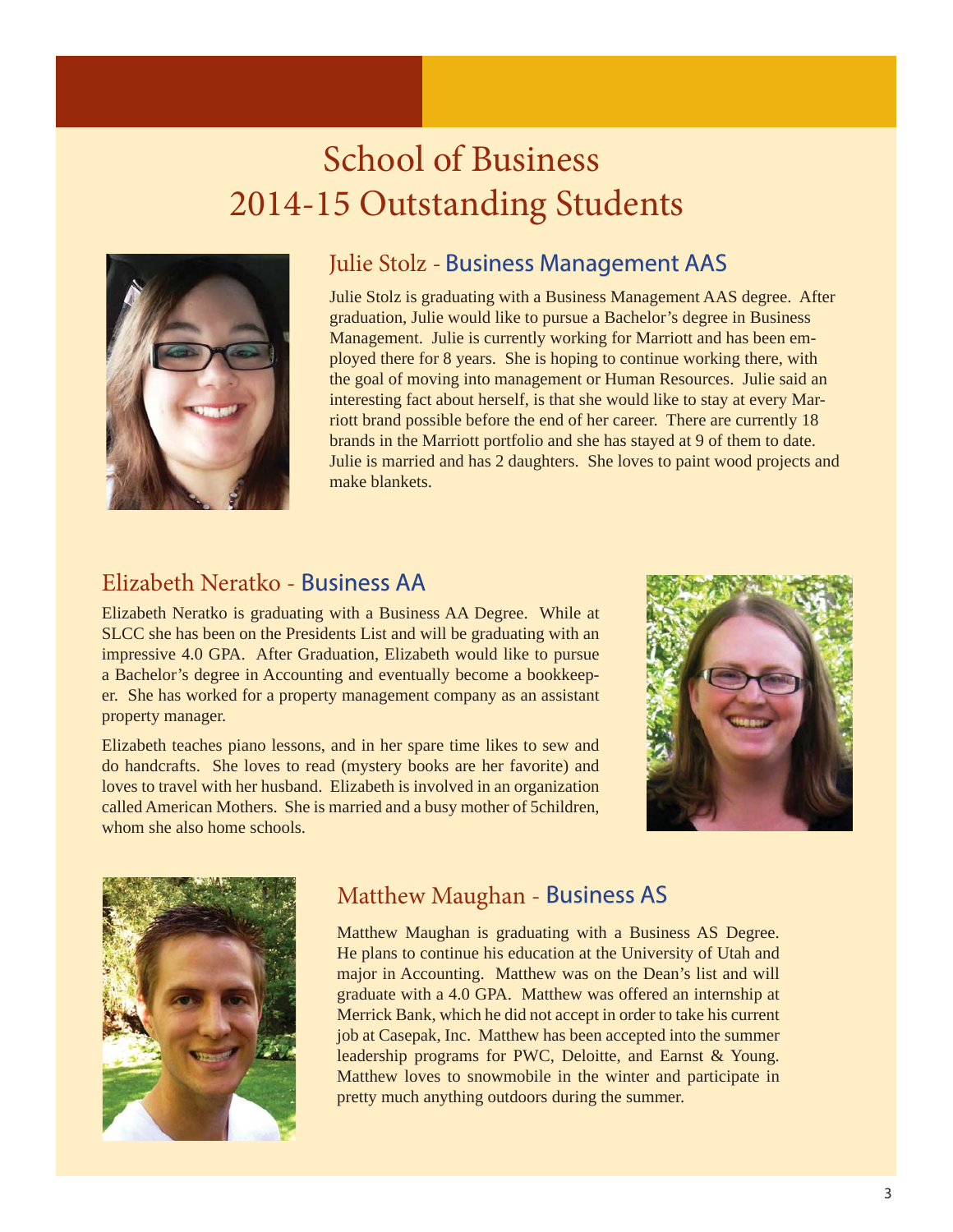#### Andrew Maurer - Marketing Management AAS

Andrew is planning to transfer to Weber State University and pursue a Professional Sales Degree after Graduation. "I have always been in Sales Management and would like to stay in the sales profession. I look forward to growing educationally in my field, both professionally and personally," Andrew remarked. Andrew said he has sold everything from timeshares to financial services. He currently sells Healthcare Financing solutions for healthcare providers. "I love my job," Andrew commented.

Andrew enjoys reading self-help and business related books, amd believes they further his education and help broaden his skills in his current profession. Andrew is married and has a 2 year old daughter. "Everything I do that is productive in life, is because of my desire that my family can have a secure and fun life," Andrew said. Andrew is also a sports enthusiast. Andrew said he loves to work hard and finish things to the end, because he loves the feeling of accomplishment.





#### Scott Roestenburg - Paralegal Studies AAS

Scott will be graduating with an AAS degree in Paralegal Studies. Scott said he wanted to return to college and obtain the education that had slipped through his fingers in his earlier years. Scott has been on the Presidents list twice and the Dean's list three times. He will be graduating with a 3.74 GPA. Scott has the goal of becoming an Attorney and would like to secure employment with an entity that would be interested in helping him reach and complete law school.

Scott has been a Mortgage loan officer for 15 years and has owned and operated a manufacturing business for 20 years.

Scott is a single father of 4 boys. Scott said he is obsessed with "muscle cars" and still has his 1976 Trans Am from high school. The car is in pristine condition and he has won several trophies from car shows.

#### Ana Mari Peteron - Culinary Arts AAS

Ana Mari Peterson is a graduating with a Culinary Arts AAS Degree. She will graduate will a 3.94 GPA. Ana Mari is a member of the SLCC Culinary Club, the American Culinary Federation Beehive Chapter and a member of Phi Theta Kappa.

After graduation Ana Mari plans to continue her education in the culinary field. She plans to study food nutrition. "Helping people learn to cook and eat healthier is a great passion I have," Ana Mari commented.

Ana Mari enjoys the catering aspect of the food industry. In the future she would like to own her own catering business. Ana Mari loves the rich traditions and old family recipes that she grew up with related to her Basque heritage. She hopes to author Basque cookbooks. Ana Mari has the goal of receiving certification as an Executive Chef through the American Culinary Federation.

Ana Mari was raised and lived in Nevada before moving to Utah. She has 4 children and 8 grandchildren, who she said are the "light of her life."

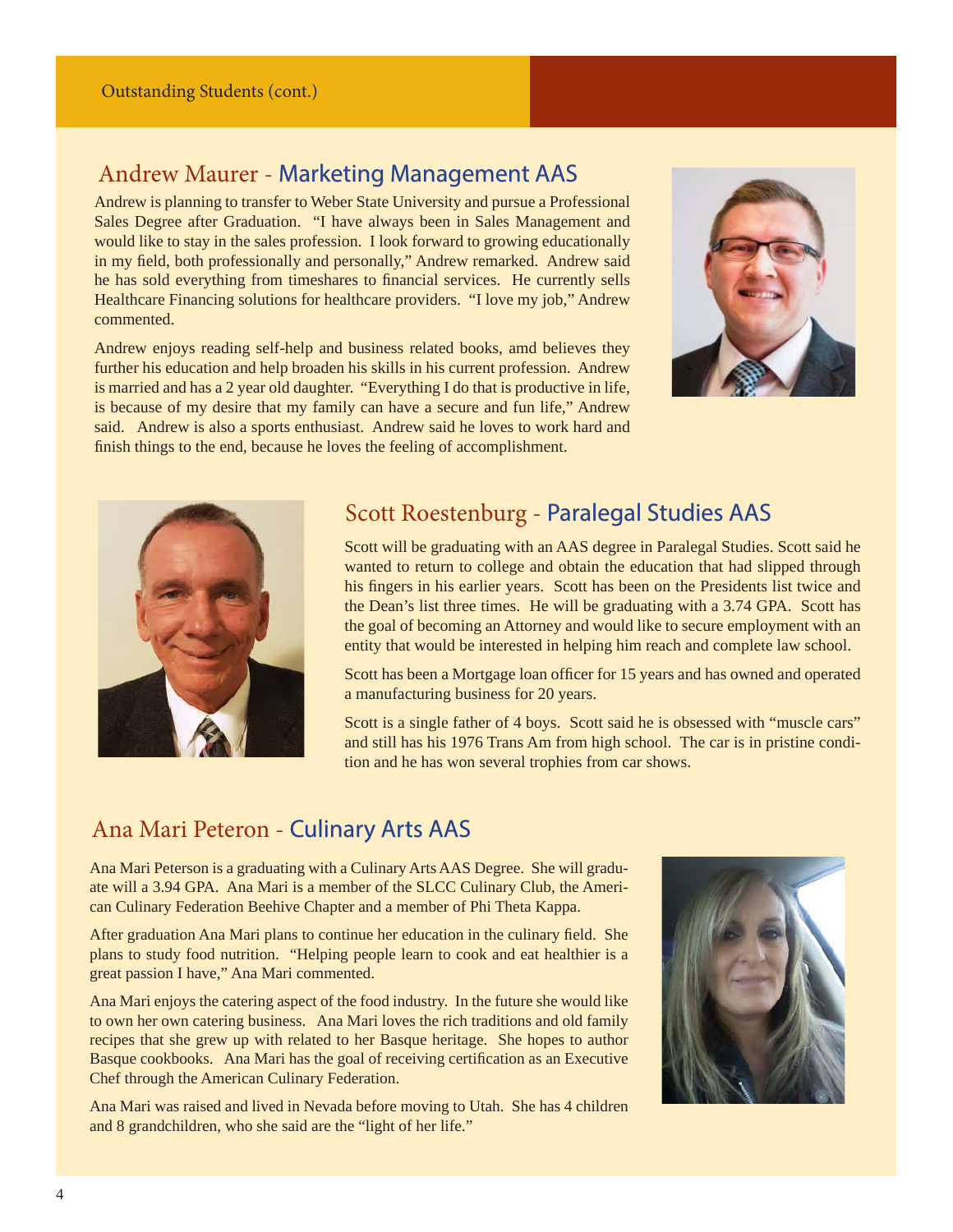

#### Marylynn Huggins - Accounting AAS

About 10 years ago, Marylynn suffered a stroke, leaving her with damage to the short-term memory section of her brain and some residual physical challenges. After participating in Vocational Rehabilitation, she felt a strong urge to do something to gain the credentials necessary to be marketable to employers, thus began her pursuit of an Accounting Degree.

While attending SLCC Marylynn has been a member of the Accounting PAC Committee and has worked as a tutor in the Accounting Lab. She has completed the requirements to be a Level I Certified Tutor. She will be graduating with High Honors, and a 3.95 GPA. Marylynn is currently involved in an internship at the accounting staff for a CPA firm. She said it has the potential to become a fulltime position upon

graduation. As an entrepreneur at heart, Marylynn would like to have her own bookkeeping service for small business owners. Marylynn is a single mom of 4 children. "My children have always been my main focus and they are the inspiration that pushes me to do my very best in school. I wanted to show them that even when faced with adversity, you can persevere and achieve your goals and dreams in life.

#### Kody Adams - Economics AS

Kody studied various subjects before discovering a strong interest and skill in Economics. "I can honestly say that I had no interest in this field until I took a course titled The Economic History of the United States. This course, and its professor, ignited within me a passion for Economics," Kody remarked. While at SLCC, Kody was a non-traditional student. He has been out of high school for more than a decade. He worked during the day so he could attend classes at night or online. Kody said this has made for some very busy semesters, but said he loved the flexibility offered through SLCC. While studying Economics at SLCC, he has also worked full-time in the realm of Equity Compensation as a Stock Plan Administrator for  $E^*$ TRADE Financial (a position he currently holds). He obtained the Certified Equity Professional (CEP) designation through the University of Santa Clara, and has also obtained the FINRA Stock Broker Licenses Series 7 & 63. Kody is married and has



young children. After completing his Associates Degree at SLCC, Kody will study Business Administration and Commerce at the University of Alabama. He anticipates completing his undergraduate degree in the fall of 2016.



#### Jonathan Bryant - Finance and Credit AAS

Jon was initially attracted to SLCC because of the flexibility offered with various oncampus and online options. Jonathan has been the Finance department's representative on the Program Advisory Committee (PAC) for two years, and is graduating with High Honors and a 3.84 GPA. In the future Jonathan would like to complete a Bachelor's degree in Business Management at Western Governors University and pursue a Master's degree after that. Jonathan is currently in operations leadership at eBay Inc., and plans to continue along that path for the time being. "I hope to get into program management at some point down the road, and possibly even start my own business," Jonathan commented.

Jonathan is married and has two children. He loves sports, especially basketball, which he played in high school and one year of college, before coming to SLCC. Jonathan loves music, and has been writing and performing his own songs for over ten years with the band The Foreground.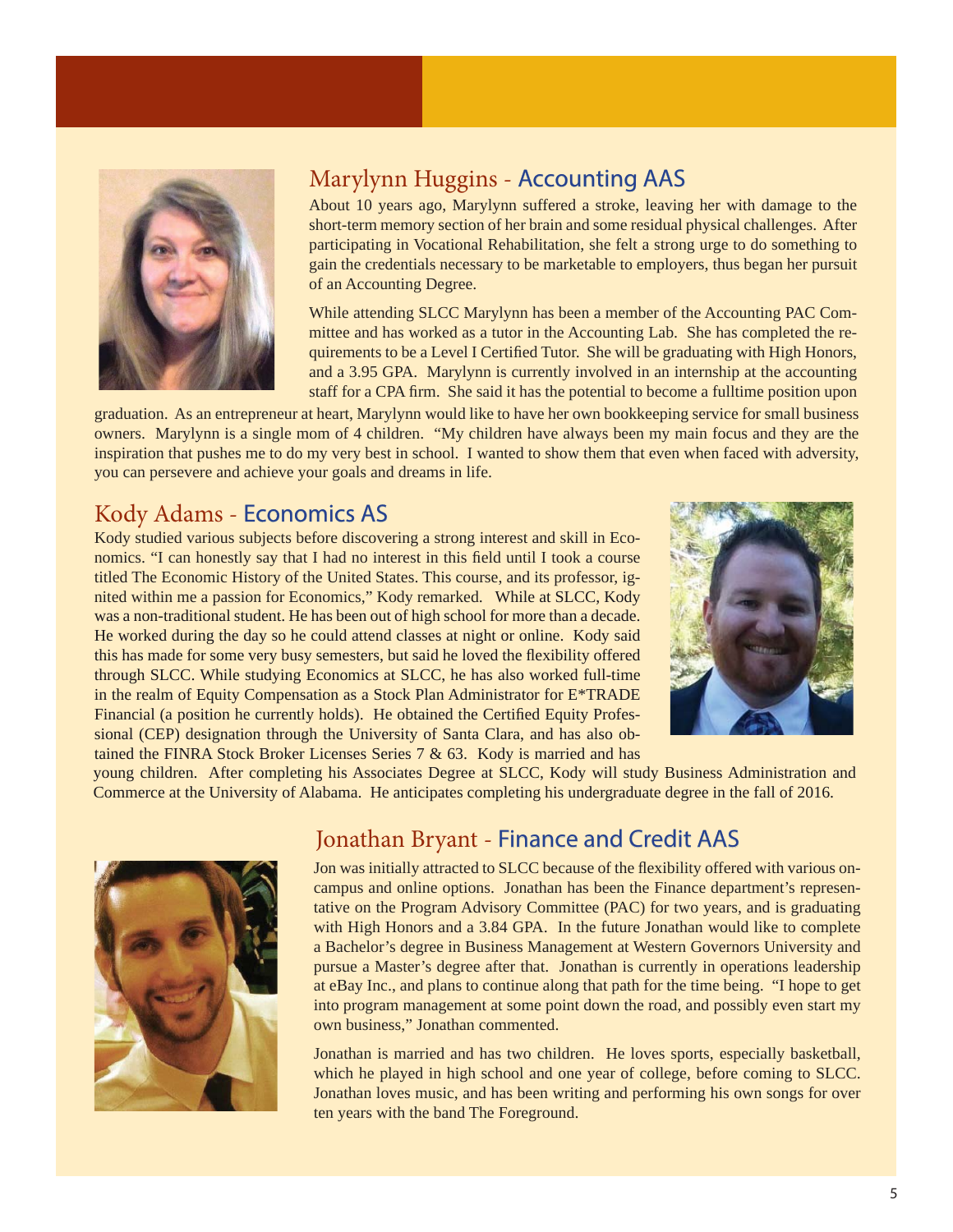#### Outstanding Students (cont.)

#### Derek Bradshaw - CSIS AAS

Derek is known by his friends and family as the ultimate techie. He is fascinated by computer programming and web development. He loves to research and purchase the latest gadgets that hit the market. Derek is graduating with a 4.0 GPA in the AAS Computer Science and Information Systems Program.

He was born and lived in Edmonton, Alberta Canada, before moving to Salt Lake City. Derek graduated from Juan Diego Catholic High School in 2005. After graduating, Derek pursued a degree in Political Science. In 2009, he graduated from the University of Utah with a BA in Political Science and a Minor in Philosophy. Following three years in the workforce, Derek realized he wanted to turn his passion for technology into a career. While completing his degree, Derek has worked full time for the Utah State Tax Commission. Derek loved the flexibility SLCC offered him through night and online classes. Prior to finishing the AAS Program,



Derek was offered employment as a Web Developer for the Utah State Office of Education. Derek said "he is thrilled to be continuing his career doing something he loves."

In his free time, Derek enjoys traveling with his wife Sara, and being home with their two Chihuahuas, Buzz and Brewster. He is a music lover, craft beer enthusiast and digital artist.



#### Trevyn Mace - CSIS AS

Trevyn Mace is a Computer Science major. He has been attending SLCC for 3 years and will be graduating with a 3.7 GPA. Trevyn is currently employed as a Java developer for a small company. He believes he received his current job as a direct result of his enrollment in Java courses at SLCC. "I believe my education at SLCC, and particularly in the Computer Science field, has given me an amazing opportunity to further my career, while at the same time receiving a great deal of programming experience," Trevyn commented.

After graduation, Trevyn plans to continue his education at Western Governor's online Computer Software Development Program.

Trevyn enjoys computer programming and has been programming since he was 12 years old, and using Linux primarily since the age of 15. His interests are playing video games, camping and fishing with his wife, and golfing when the weather will allow.

#### Jeffrey Jager - Network Systems AAS

Jeffrey Jager is graduating with a Network Systems AAS degree. Jeff will be graduating with a 3.92 GPA. Jeff has been working with computer networks for several years and was encouraged by his employer to pursue a degree. Jeff would like to continue learning about different technologies and computer networks after graduation. "This field is constantly evolving and changing. Learning about the different ways technologies are used, as well as what the possibilities can be, are really exciting to me," Jeff explained. Jeff currently works as a network support administrator, providing support for Citrix infrastructure. In Jeff's spare time, his favorite thing to do is spending time with his family.

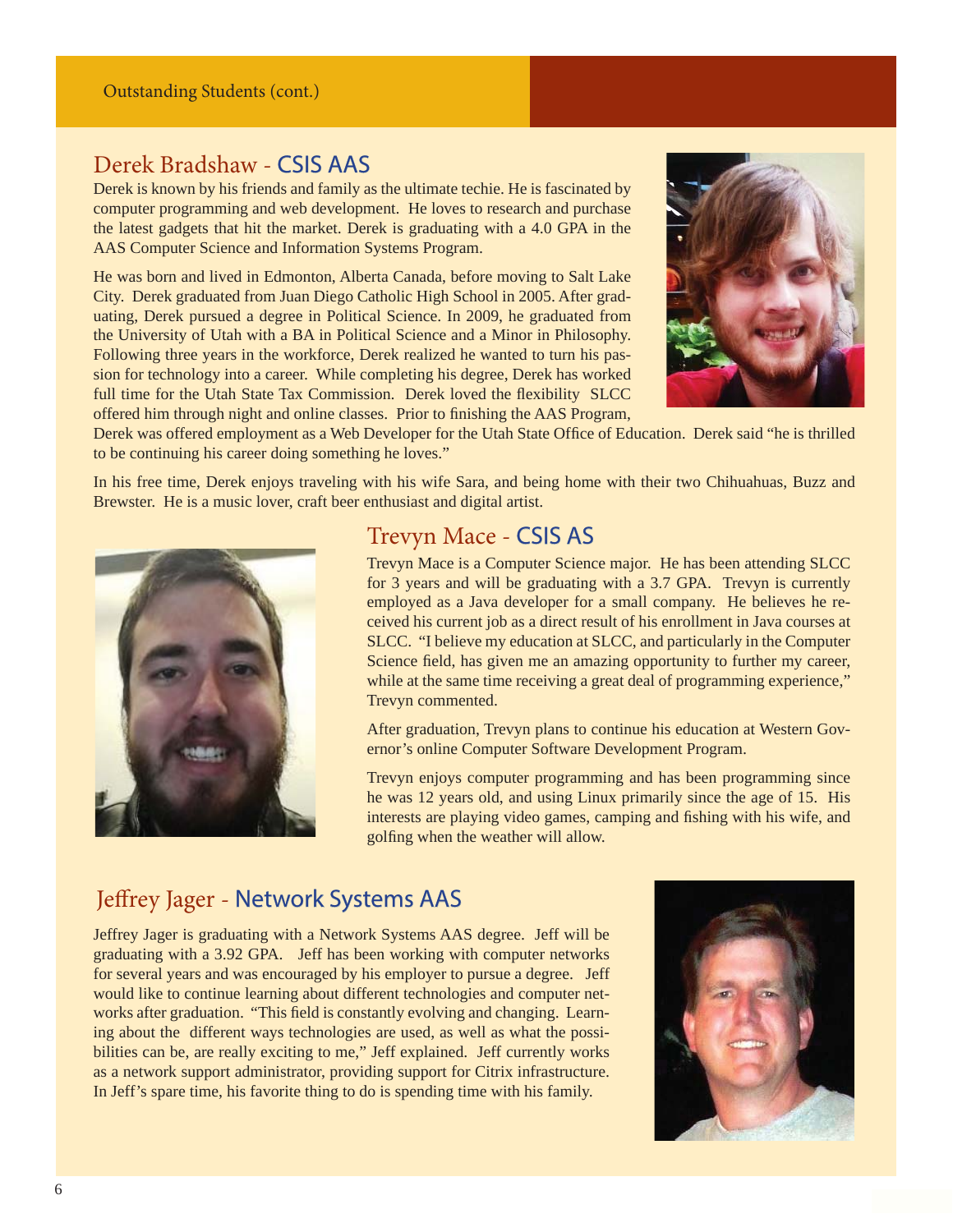### School of Business Jam Session

The School of Business sponsored a "Jam Session" on April 3oth. The purpose of the event was to help students prepare for finals. The event, was held from 6 p.m. to 2 a.m. Group and individual study sessions were held throughout the building. Students were treated to pancakes served by the Dean and Associate Deans. A special thanks to all the Faculty/Staff that attended and contributed towards the very successful event!

#### **Support Staff**

| <b>Dennis Bromley</b> | Dean                        |
|-----------------------|-----------------------------|
| <b>Bob Burdette</b>   | <b>CA Director</b>          |
| <b>Barbie Willett</b> | Assoc Dean                  |
| <b>Paul Benner</b>    | <b>Assoc Dean</b>           |
| <b>Kim Cosby</b>      | Assoc Dean                  |
| <b>Angie Nelsen</b>   | Admin Asst                  |
| Lisa McFadden         | Secretary                   |
| <b>Missy Counter</b>  | <b>Admin Asst</b>           |
| <b>Jon Pratt</b>      | Secretary                   |
| Jessica Guiver        | <b>Admin Asst</b>           |
| Angelica Garcia       | Secretary                   |
| <b>Lee Martinez</b>   | <b>Academic Advising</b>    |
| Delan Jensen          | <b>Lab Coordinator</b>      |
| Karen Klassen         | <b>CSIS</b> tutor           |
| <b>Cindy Barton</b>   | <b>Acct Lab Coordinator</b> |
| <b>Lew Olsen</b>      | <b>Acct Lab Aide</b>        |

| Dean                                                    |
|---------------------------------------------------------|
| <b>CA Director</b>                                      |
| <b>Assoc Dean</b>                                       |
| <b>Assoc Dean</b>                                       |
| <b>Assoc Dean</b>                                       |
| <b>Admin Asst</b>                                       |
| Secretary                                               |
| <b>Admin Asst</b>                                       |
| Secretary                                               |
| <b>Admin Asst</b>                                       |
| Secretary                                               |
| <b>Academic Advising</b>                                |
| <b>Lab Coordinator</b>                                  |
| <b>CSIS</b> tutor                                       |
| <b>Acct Lab Coordinator</b>                             |
| $\cdot$ $\cdot$ $\cdot$ $\cdot$ $\cdot$ $\cdot$ $\cdot$ |



**Bookstore/Bruin Bucks Air Machine** Susan White Charlotte Smith Keith Hebel Paulette Fotheringham







#### **Faculty**

| <b>Wendy Gunn</b>       | <b>ACCT</b>         |
|-------------------------|---------------------|
| Shauna Hatfield         | <b>ACCT</b>         |
| Paige Paulsen           | <b>ACCT</b>         |
| <b>Lynnette Yerbury</b> | <b>ACCT</b>         |
| <b>Jim Bielefeld</b>    | CA                  |
| Gloria Santa Cruz       | CA                  |
| Zahra Atashi            | <b>CSIS</b>         |
| <b>Rod Buhler</b>       | <b>CSIS</b>         |
| Darren Hunter           | <b>CSIS</b>         |
| Susumu Kasai            | <b>CSIS</b>         |
| <b>Jon McGowan</b>      | <b>CSIS</b>         |
| <b>Phil Nielson</b>     | <b>CSIS</b>         |
| <b>Margaret Posch</b>   | <b>CSIS</b>         |
| <b>Todd Golding</b>     | <b>CSIS Adjunct</b> |
| Eric LeDuc              | <b>MGT</b>          |
| Don Skousen             | <b>MGT</b>          |
| <b>Basil Chelemes</b>   | <b>MGT</b>          |
| <b>Lisa Fowler</b>      | <b>MGT</b> Adjunct  |
| Jennifer Klenk          | <b>MGT</b> Adjunct  |
| <b>Rolayne Day</b>      | <b>MKTG</b>         |
| <b>Ahmad Kareh</b>      | <b>MKTG</b>         |
| <b>Joe Watson</b>       | <b>MKTG</b>         |
| <b>Curtis Youngman</b>  | <b>MKTG</b>         |
| <b>Pook Carson</b>      | <b>FIN/ECON</b>     |
| Ike Ikeme               | <b>FIN/ECON</b>     |
| <b>KT Magnusson</b>     | <b>FIN/ECON</b>     |
| <b>Dennis Watson</b>    | <b>FIN/ECON</b>     |
| <b>Dennis Wilson</b>    | <b>FIN/ECON</b>     |